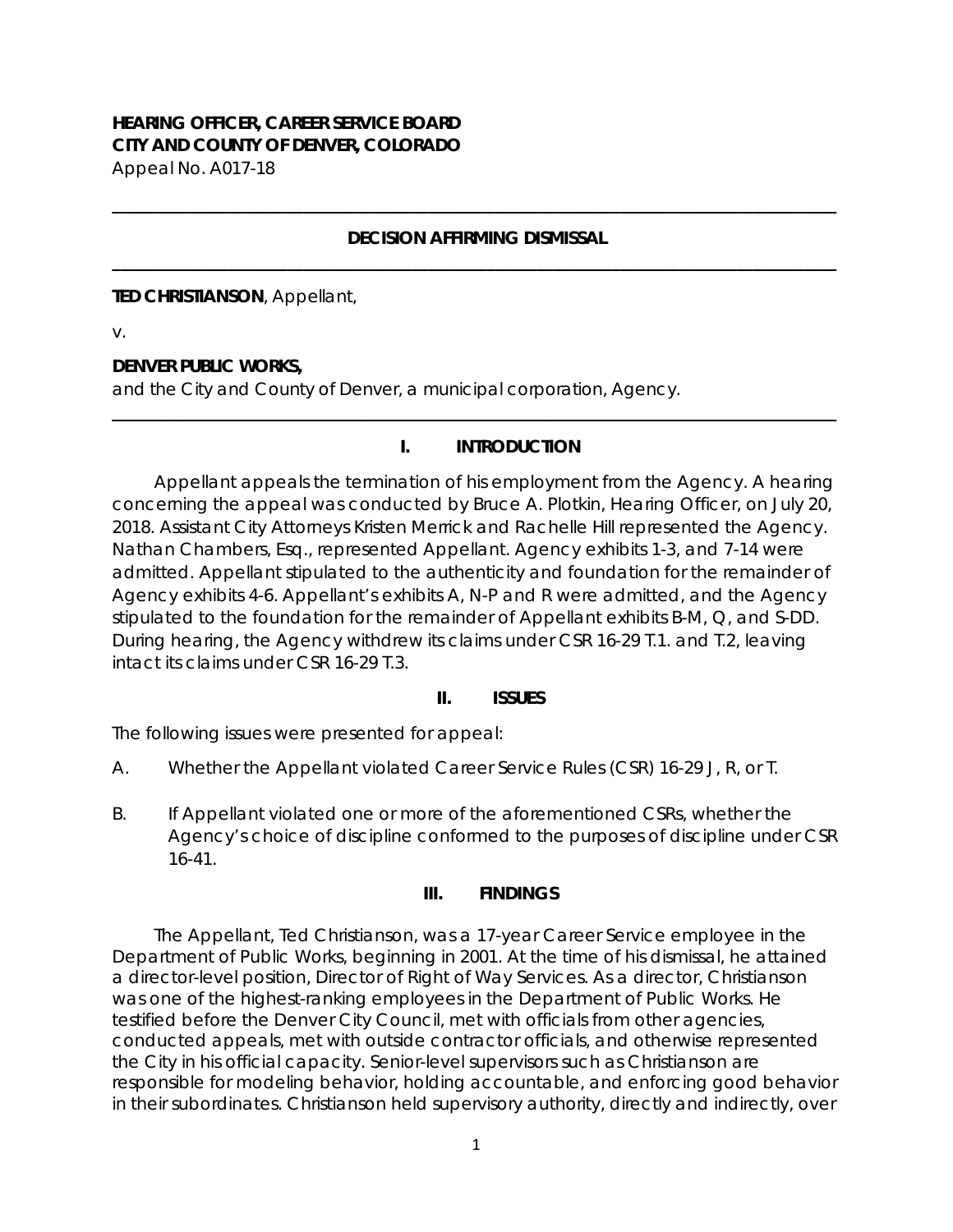170-240 subordinates. [Christianson testimony; Cleckley testimony]. Prior to the incident underlying this appeal, he had no prior discipline and his annual work reviews were exemplary.

On October 15, 2017, Christianson attended a Denver Broncos football game at Mile High Stadium. Two stadium employees, Julie Avila and Nia Cisneros, were on a break outside the stadium when Christianson, who had just been ejected from the stadium, approached them. Without saying a word, he sat so close to them as to cause them concern. He asked if they were married and described his wife in vile language. The women were polite, but declined to engage with him other than telling him "enjoy the game" and "goodnight." Christianson smelled strongly of alcohol, slurred his words, walked unsteadily, and otherwise appeared alcohol-intoxicated. [Cisneros testimony; Avila testimony; Torsney testimony]. The women walked away. Christianson, who was already outside when the two employees were walking back to their stations, approached them again, making faces and waving his hands. [Cisneros testimony; Avila testimony]. This second encounter was captured on the stadium's security camera. [Exh. 1].[1](#page-1-0)

Without warning or provocation, Christianson struck Avila in the throat with a closed fist, snapping her head back, and knocking her to the ground. [Exh. 1 at 7:57:25; Avila testimony]. He backed away momentarily, put his hands up and danced like a boxer. He ran toward Cisneros who ran behind Avila to avoid him. Christianson swung at Cisneros, but missed, fell on top of Avila, and punched her in the head. [Exh. 1 at 7:57:31; Exh. 8-5, 8-6, 8-11, 8-12, 8-16, 8-17; Exh. 7 at 2:03-2:13; Avila testimony]. Two bystanders immediately ran to assist, and pulled Christianson off Avila. Avila suffered pain in her throat, head and back. She continued to have throat pain and difficulty speaking for several months. Both she and Cisneros were afraid of Christianson, and both were highly distressed by the incident. [Exh. 7; 8-11; 8-12; 8-16 through 8-19; Avila testimony; Cisneros testimony]. When Denver Police officers helped Christianson to his feet, he was unsteady and several times said "whoa." [Exh. 1; Exh. 2].

Christianson was arrested and charged with assault and disturbing the peace under the Denver Revised Municipal Code.[2](#page-1-1) Following a plea bargain, the assault charge was dismissed and Christianson pled guilty to disturbing the peace. Christianson first reported he had one beer before the Broncos game. [Exh. 11-3; Davies testimony]. Later he indicated he bought a gin and tonic at the game. [Exhs. 10; 11-3]. At his contemplation of discipline meeting, he only referenced having a [one]"drink" at the game. [Exh. 11-4]. At hearing and at his medical evaluation, Christianson amended his recollection to reveal he may also have consumed two beers, homemade wine, and two or three gin and tonics<sup>3</sup> between four and six p.m. before and during the October 15, 2017 Broncos game. [Christianson testimony; Appeal attachment].

<span id="page-1-0"></span><sup>&</sup>lt;sup>1</sup> In Exhibit 1, Christianson, in a green jacket, enters the scene from the bottom at 7:56:37; Avila and Cisneros enter the scene together at 7:56:46 with Avila on the left and Cisneros on the right; Christianson grabs Cisneros with his left arm and begins to take a swing at Avila at 7:57:25, striking her in the same second.

<span id="page-1-2"></span><span id="page-1-1"></span><sup>&</sup>lt;sup>2</sup> DRMC 38-93 and 38-89 respectively.<br><sup>3</sup> Christianson denied drinking a third gin and tonic, but when pressed, acknowledged he drank some part of it, then, when pressed again, did not recall if he finished the third one. [Christianson testimony].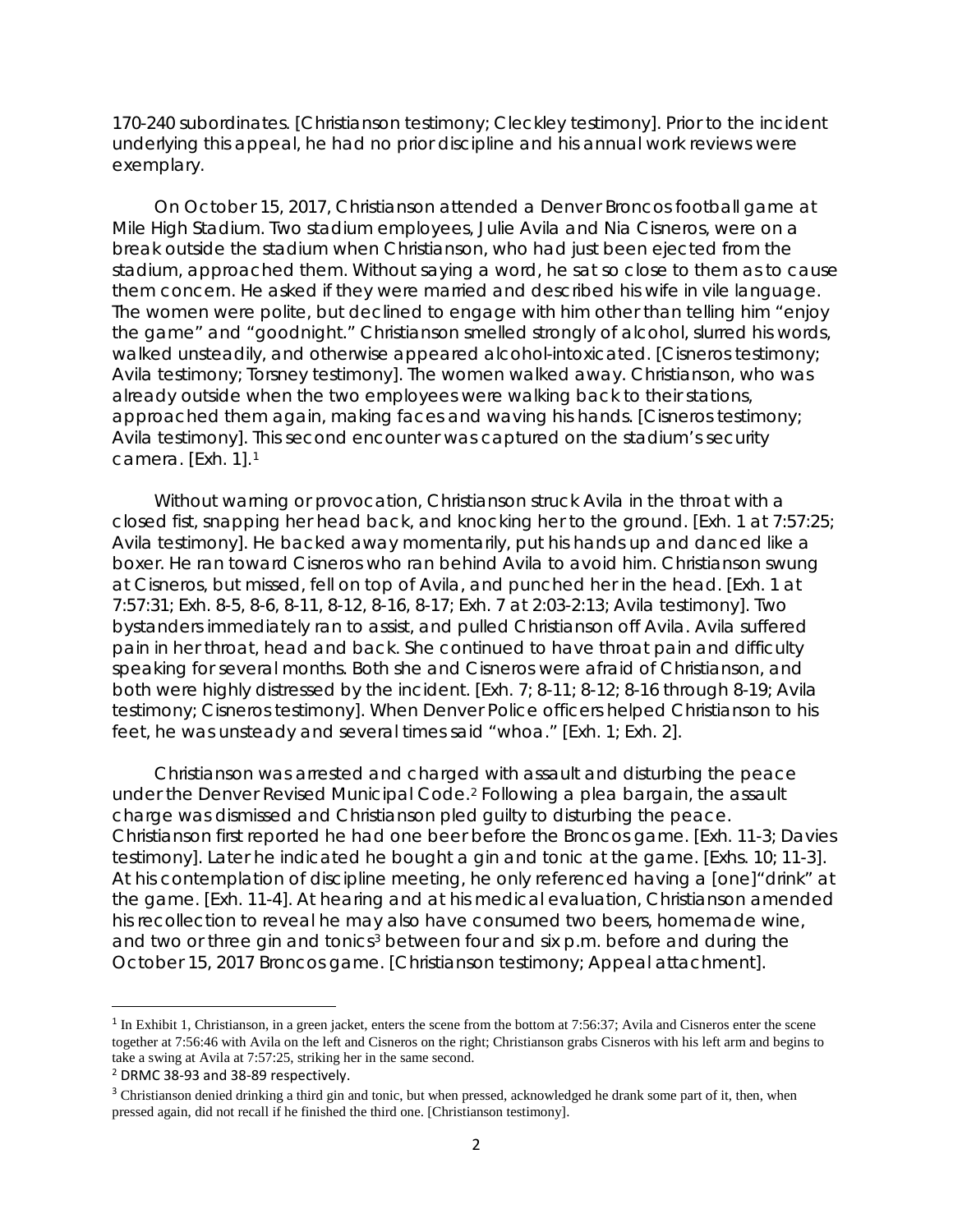A contemplation of discipline meeting was convened on February 16, 2018. Christianson stated he was seeking medical confirmation of his belief the October 15 incident derived from a medical condition, although the contemplation meeting was four months after the incident and he had not yet provided any such medical confirmation.[4](#page-2-0)

The Agency served Appellant with a notice of discipline, dismissing him from employment on March 7, 2018. This appeal followed timely on March 19, 2018.

# **IV. ANALYSIS**

# **A. Jurisdiction and Review**

Jurisdiction is proper under CSR § 19-20 A.1.a. as the direct appeal of a dismissal. I am required to conduct a *de novo* review, meaning to consider all the evidence as though no previous action had been taken. Turner v. Rossmiller, 532 P.2d 751 (Colo. App. 1975); CSR 19-55 A.

# **B. Burden and Standard of Proof**

The Agency retains the burden of persuasion to prove Christianson violated one or more cited sections of the Career Service Rules, and to prove its decision to dismiss him complied with CSR 16-41. The standard by which the Agency must prove its claims is a by a preponderance of the evidence. CSR 19-55 A.

# **C. Career Service Rule Violations**

# **1. 16-29 J. Being charged with or convicted of a crime.**

Christianson acknowledged he was charged with assault and disturbing the peace under the Denver Revised Municipal Code. [Christianson testimony]. He also acknowledged he pled guilty to disturbing the peace under DRMC 38-89. [*Id*]. Those acknowledgements establish a violation of this rule. [*See also* Exh. 8].

### **2. CSR 16-29 R. Conduct which violates… the Denver Revised Municipal Code, Executive Orders…**

### **As it pertains to:**

### **i. DRMC 38-93 ASSAULT**

Under this Denver law, "[i]t is unlawful for any person to intentionally or recklessly assault, beat, strike, fight or inflict violence on any other person."

<span id="page-2-0"></span> <sup>4</sup> Before hearing, Christianson offered the testimony and report of a forensic psychiatrist. Both were denied for reasons stated in the "Order Denying Appellant's Unopposed Subpoena Request" on June 4, 2018.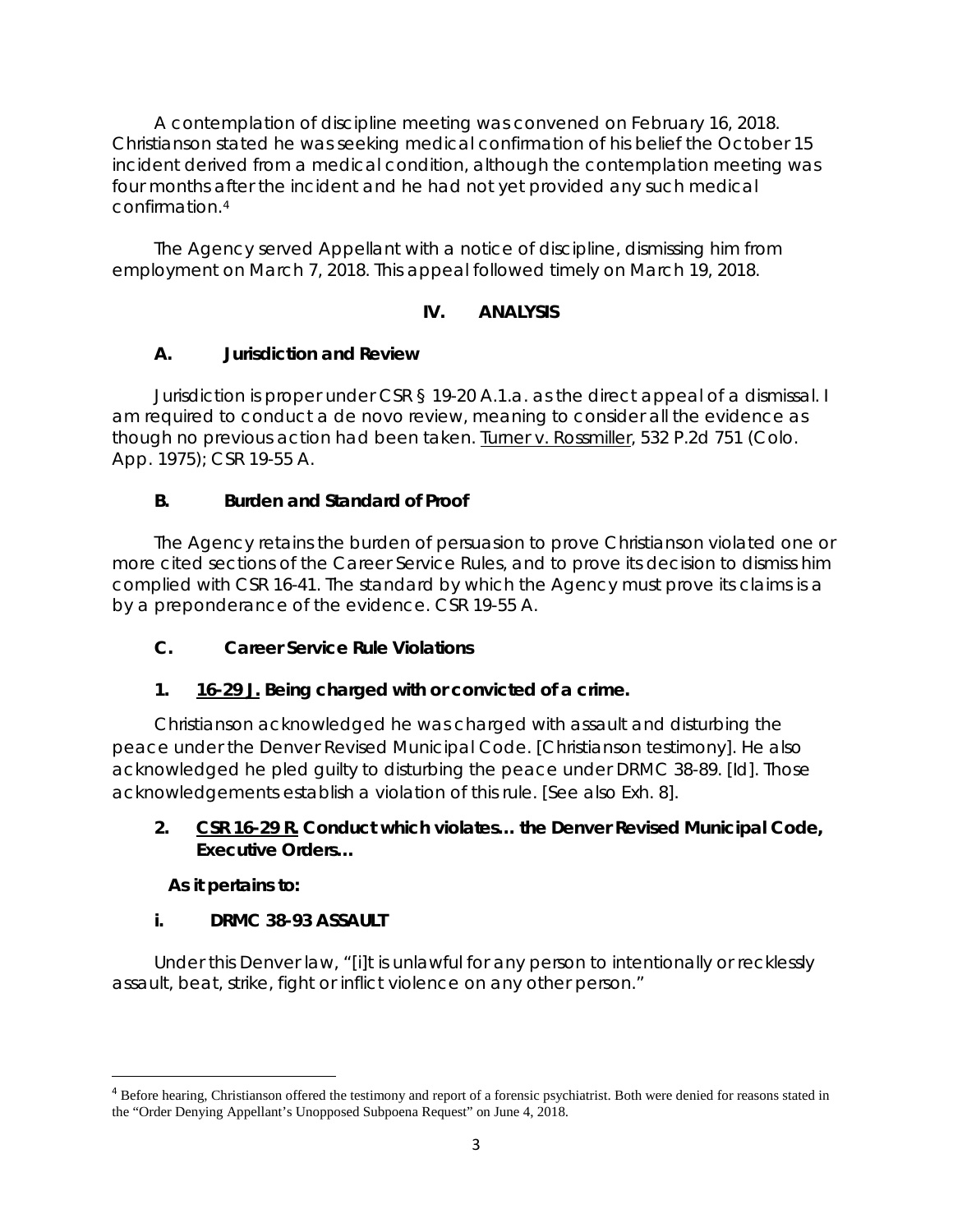Christianson admitted he struck Avila. He did not contest the elements of "intentionally or recklessly." To that end, the video and testimonial record established Christianson intended to and did strike Avila.

Christianson claimed a medical condition was the cause of his blackout during which he struck Avila. If this was intended as an affirmative defense to the "knowing" and "reckless" elements of assault, Christianson did not claim it as such. Even if intended as such, Christianson's alleged proof consisted of unsubstantiated, various medical conditions which might or might not be associated with blacking out. He offered as possible medical explanations for his actions: dehydration, epileptic seizure; hallucinations; elevated heart rate; brain tumor; and methanol poisoning. Christianson's evidence did not include a medical diagnosis of any of those conditions,<sup>[5](#page-3-0)</sup> and his evidence did not indicate a connection between those medical conditions and his assaultive behavior. In the absence of such a nexus, the visual and testimonial evidence establish Christianson struck Avila intentionally on October 14, 2017, in violation of DRMC 38-93.

### **ii. DRMC 38-89 DISTURBING THE PEACE**

Under this law, "[i]t is unlawful for any person to disturb or tend to disturb the peace of others by violent, tumultuous, offensive or obstreperous conduct…"

Much of the same conduct which established a violation of the assault ordinance also established a violation of this law as well. The video and testimonial evidence established Christianson's striking Avila was violent, tumultuous, offensive, and obstreperous to her, in violation of DRMC 38-89. His attempting to grab Cisneros and strike her was also violent, tumultuous, offensive and obstreperous in violation of DRMC 38-89.

# **iii. E.O. 112 VIOLENCE IN THE WORKPLACE**

**2.0 Policy: Violence… whether on duty or off-duty…is strictly prohibited.**

#### **3.0 Definitions: Violence is defined, but not limited to… (a) the actual or attempted: physical assault… Any violation of this policy may result in… dismissal**

Christianson admitted he violated this rule in striking Avila. [Christianson testimony]. This violation is established. The remainder of Christianson's evidence concerning this rule violation related only to the degree of discipline assessed, and not to the rule violations.

<span id="page-3-0"></span><sup>&</sup>lt;sup>5</sup> Even the report of a forensic psychiatrist, offered and rejected before hearing, offered no medical conclusion, but only myriad possible explanations for Christianson's behaviors on October 15, 2017.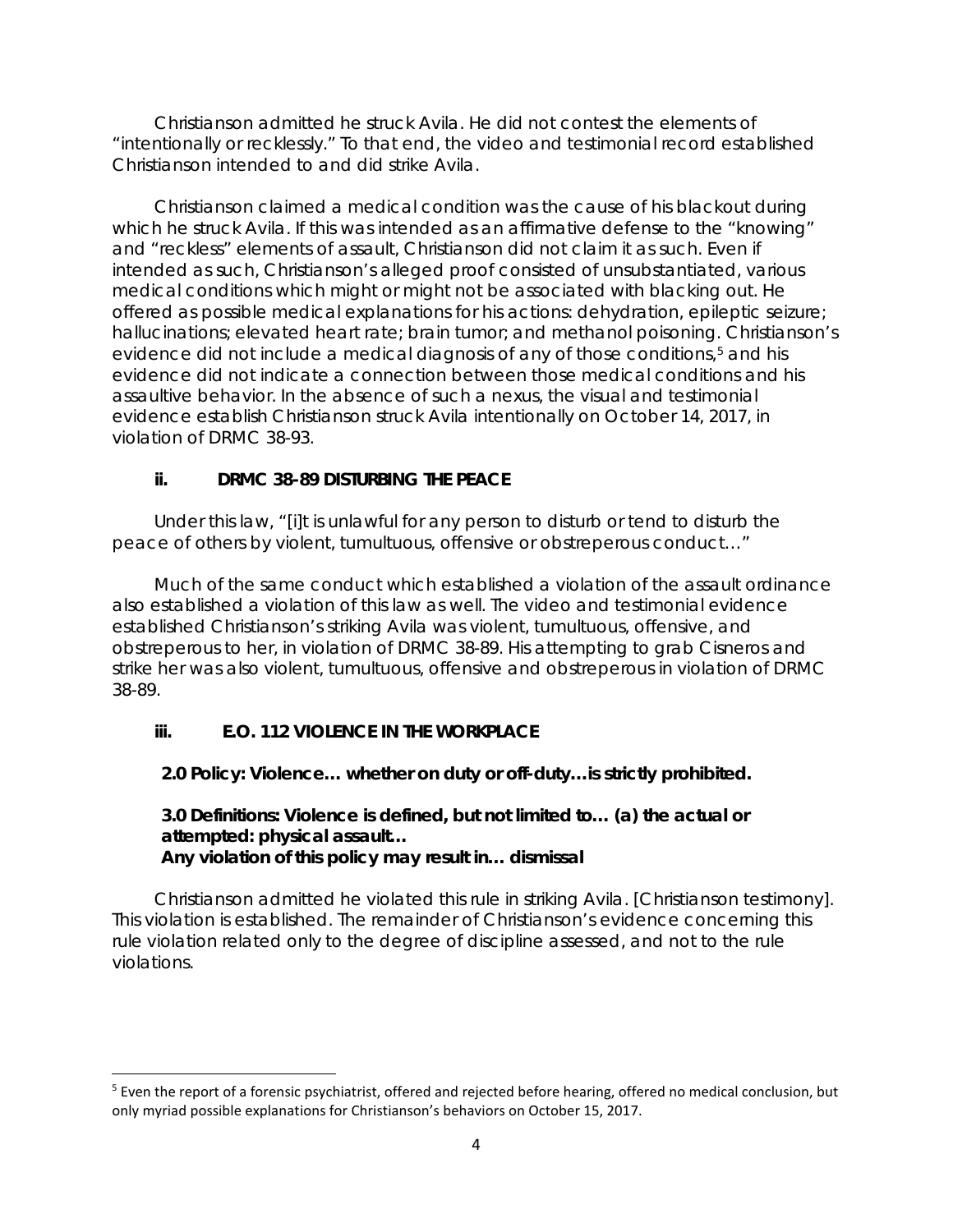#### **3. CSR 16-29 T. Conduct which is or could foreseeably…3. Be unbecoming of a City employee**

Christianson acknowledged his actions on October 15, 2017 violated part 3 of this rule. [Christianson testimony]. This violation is established by admission.

#### **V. DEGREE OF DISCIPLINE**

#### **A. Seriousness of the proven offenses**

The decision-maker, Executive Director Eulois Cleckley based his decision to terminate Christianson's employment on the severity of injury Christianson caused in assaulting a member of the public, his leadership position, the Agency's intolerance of violence, and Christianson's lack of accountability for his actions, particularly as that consideration related to Christianson's leadership role. [Cleckley testimony]. Cleckley considered Christianson's otherwise unblemished record.

Christianson speculated he suffered from one or more medical conditions at the time he assaulted Avila and Cisneros. The evidence was more convincing that, at the time he struck Avila and attempted to strike Cisneros, Christianson was drunk and not suffering from a medical condition, based on the following evidence.

(1) Denver Police Officer Torsney was working security at the Broncos game on October 15, 2017. He testified without rebuttal that he is experienced in observing alcohol intoxication and non-alcoholic seizures. He observed Christianson shortly after Christianson attacked Avila and Cisneros. Nothing indicated to him that Christianson's actions were anything other than alcohol intoxication.

(2) Christianson acknowledged that, before he struck Avila, he drank two beers, an unspecified amount and strength of homemade wine, and two or three gin and tonics, all within two hours. [Christianson testimony].

(3) Christianson's evolving recollection of how much he drank raised doubt about his credibility. He initially reported having one beer. [Davies testimony].<sup>[6](#page-4-0)</sup> He told the doctor investigating his claim of having a seizure that he had consumed one glass of wine with dinner. [Christianson testimony]. At hearing, Christianson acknowledged having two beers, homemade wine, and up to three gin and tonics within a two-hour span before and during the Broncos game. Also at hearing, he testified he had less than one half of the third gin and tonic until pressed, at which point he acknowledged he did not remember how much of the third gin and tonic he consumed.

(4) An MRI found no evidence of a condition which could explain Christianson's behavior on October 15, 2017. [Christianson testimony; Exh. 12; Exh. 13-2; Exh. 14-3].

<span id="page-4-0"></span><sup>&</sup>lt;sup>6</sup> Christianson denied that, when he first reported the incident to Davies, he said he had one beer, rather that he had one drink in the stadium and that he tailgated before the game. Either way, his representation departs from his subsequent reporting of his alcohol consumption on 10/15/17, and he provided no reason to doubt Davies' recollection while, for reasons stated elsewhere, Christianson's credibility was suspect.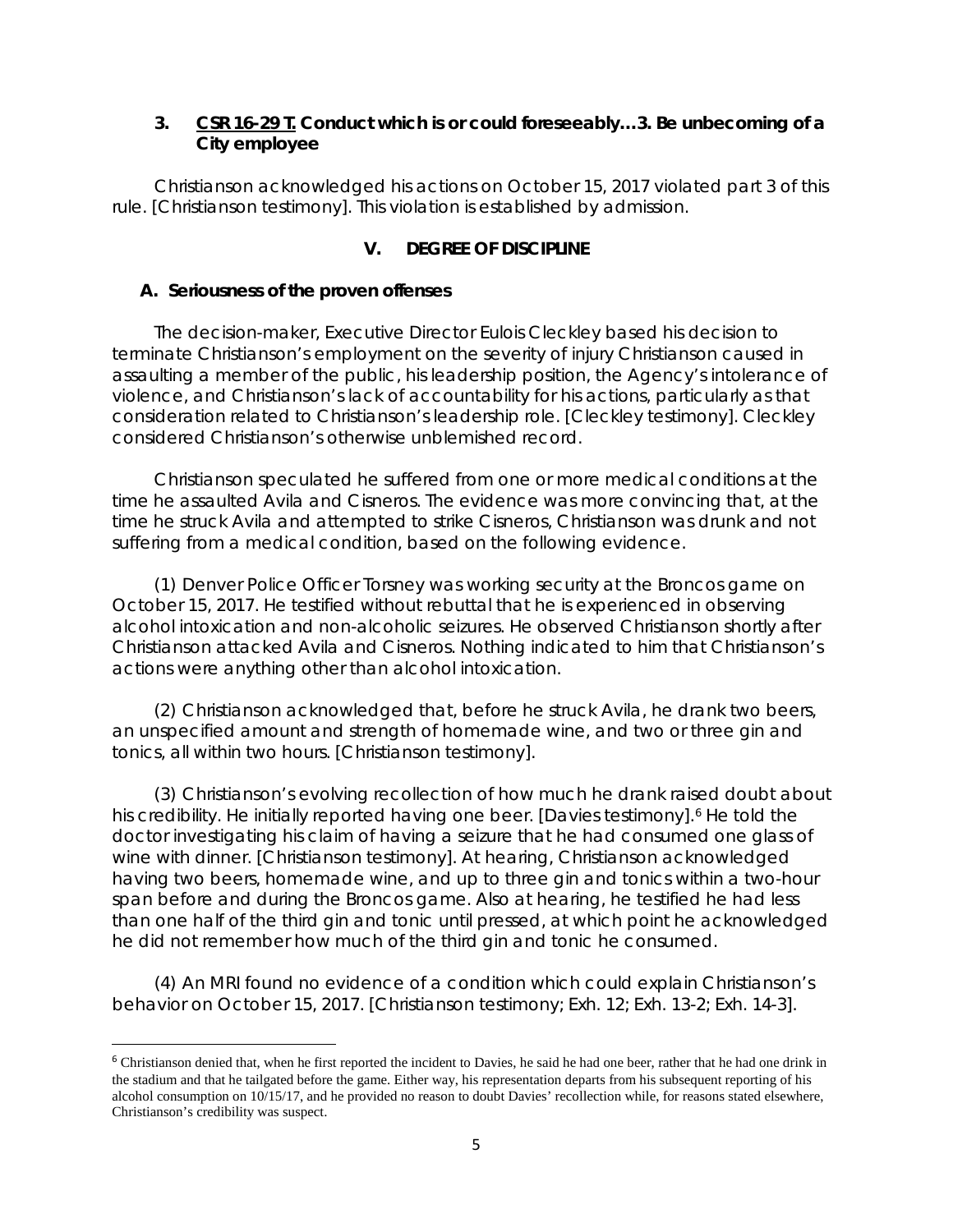(5) During hearing, some nine months after the incident, Christianson still had no evidence, outside of speculation, that his assaultive behavior was likely caused by a medical condition. [Christianson testimony] despite seeing "multiple doctors [and a] mental specialist." [Christianson cross-exam 10:40:27].

(6) Cisneros recalled Christianson was "zig-zagging" as he approached her and Avila, referred to his wife as a 'ho, a whore, and a cunt." Avila confirmed Christianson badmouthed his wife. [Avila testimony]. Cisneros was sufficiently traumatized by the incident that she stopped working at the stadium after the incident, stating "my life wasn't safe working there." [Cisneros testimony].

(7) Avila recalled Christianson would have sat on her if she hadn't moved; he slurred his words and appeared intoxicated.

(8) Christianson was ejected from the stadium before his encounter with Avila and Cisneros. [Avila testimony; Davies testimony]. The explicit reason was not in evidence; however, I assume it was not for good behavior, and it is consistent with the remainder of the excess-alcohol evidence.

The Agency claimed Christianson failed to contact Avila to apologize to her, but after the incident he was under a no-contact order. Thus, I disregard this claim toward the seriousness of the violations.

Christianson argued his penalty was unfair when compared with similarly-situated employees who were not terminated in other disciplinary cases involving violations of EO 112. [Exhs. N; O; P; R]. First, discipline is not determined on a comparative basis under the Career Service Rules. [In re Ford, CSB 48-14A, 4 (12/17/15); *see also* In re Barra, CSB 01-16A, 3 (8/3/17)]. Second, I find the referenced appeals are not sufficiently similar to evoke unfairness in this discipline. In the referenced appeals, the appellants were not in management-level positions, meaning they were not subject to heightened responsibility for setting an example, no physical harm resulted requiring hospitalization of a victim, and no criminal charges were filed based on the appellants' conduct.

#### **B. Prior Record**

The Agency acknowledged Christianson's record was exemplary. Since his first annual work review in 2002, supervisors have graded Christianson's work performance at or near the highest levels. [Exh. A-13 through A-19; A-46 through A-55; A-57 through A-60; A-61 through A-65; A-67 through A-75; A-76 through A-85; A-88 through A-105; A-108 through A-128; A-130 through A-152; A-153 through A-158; A-162 through A-167; A-185 through A-189; A-191 through A-195; A-196 through A-200; A-209 through A-212]. While the decision-maker, Executive Director Eulois Cleckley, considered this exemplary work history, he determined Christianson's conduct, his lack of contrition, and the severity of injuries he caused, outweighed that history. The Career Service Rules do not require progressive discipline, only a balancing of severity of conduct, past record, and likelihood of reform in arriving at an outcome which is available to a reasonable and